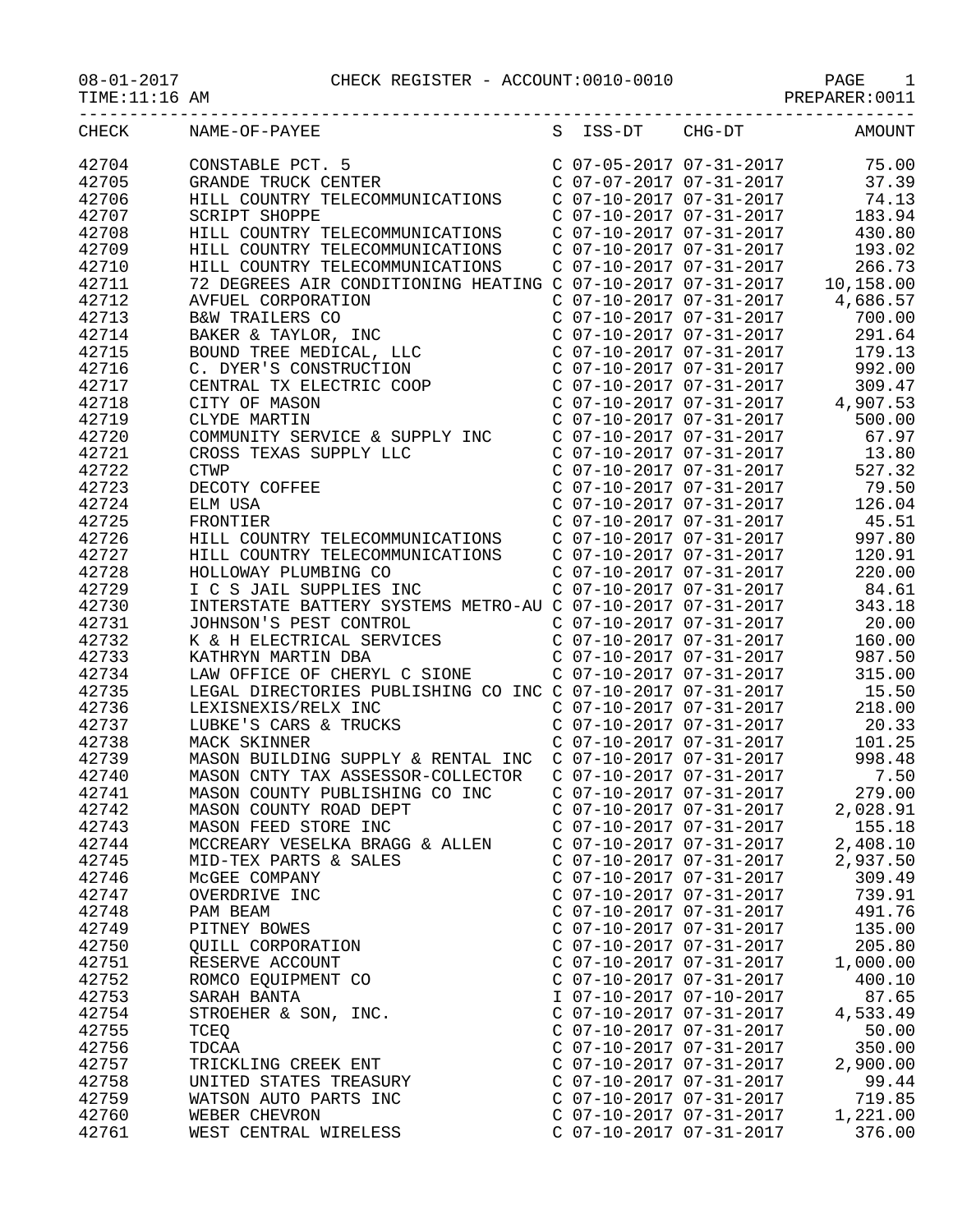## 08-01-2017 CHECK REGISTER - ACCOUNT:0010-0010 PAGE 2

TIME:11:16 AM PREPARER:0011

|       | S ISS-DT CHG-DT AMOUNT<br>CHECK NAME-OF-PAYEE              |                           |                         |          |
|-------|------------------------------------------------------------|---------------------------|-------------------------|----------|
| 42762 |                                                            |                           |                         |          |
| 42763 |                                                            |                           |                         |          |
| 42764 |                                                            |                           |                         |          |
| 42765 |                                                            |                           |                         |          |
| 42766 |                                                            |                           |                         |          |
| 42767 |                                                            |                           |                         |          |
| 42768 |                                                            |                           |                         |          |
| 42769 |                                                            |                           |                         |          |
| 42770 |                                                            |                           |                         |          |
| 42771 |                                                            |                           |                         |          |
| 42772 |                                                            |                           |                         |          |
| 42773 |                                                            |                           |                         |          |
| 42774 |                                                            |                           |                         |          |
| 42775 |                                                            |                           |                         |          |
|       |                                                            |                           |                         |          |
| 42776 |                                                            |                           |                         |          |
| 42777 |                                                            |                           |                         |          |
| 42778 |                                                            |                           |                         |          |
| 42779 |                                                            |                           |                         |          |
| 42780 |                                                            |                           |                         |          |
| 42781 |                                                            |                           |                         |          |
| 42782 |                                                            |                           |                         |          |
| 42783 |                                                            |                           |                         |          |
| 42784 |                                                            |                           |                         |          |
| 42785 |                                                            |                           |                         |          |
| 42786 |                                                            |                           |                         |          |
| 42787 |                                                            |                           |                         |          |
| 42788 |                                                            |                           |                         |          |
| 42789 |                                                            |                           |                         |          |
| 42790 |                                                            |                           |                         |          |
| 42791 |                                                            |                           |                         |          |
| 42792 |                                                            |                           |                         |          |
| 42793 |                                                            |                           |                         |          |
| 42794 |                                                            |                           |                         |          |
| 42795 |                                                            |                           |                         |          |
| 42796 |                                                            |                           |                         |          |
| 42797 |                                                            |                           |                         |          |
| 42798 |                                                            |                           |                         |          |
| 42799 |                                                            |                           |                         |          |
| 42800 | CIRA                                                       |                           | I 07-24-2017 07-24-2017 | 26.00    |
| 42801 | CLINICAL SOLUTIONS                                         | I 07-24-2017 07-24-2017   |                         | 326.64   |
| 42802 | CNH INDUSTRIAL CAPITAL AMERICA LLC C 07-24-2017 07-31-2017 |                           |                         | 3,288.23 |
| 42803 | CONCHO VALLEY COUNCIL OF GOV                               | $C$ 07-24-2017 07-31-2017 |                         | 558.60   |
| 42804 | ELM USA                                                    | I 07-24-2017 07-24-2017   |                         | 175.60   |
| 42805 | FRONTIER                                                   | I 07-24-2017 07-24-2017   |                         | 47.86    |
|       |                                                            | $C$ 07-24-2017 07-31-2017 |                         |          |
| 42806 | GILLESPIE COUNTY                                           |                           |                         | 6,571.84 |
| 42807 | GREG FORBES SIEGMAN                                        | $C$ 07-24-2017 07-31-2017 |                         | 200.00   |
| 42808 | HOLLOWAY PLUMBING CO                                       | C 07-24-2017 07-31-2017   |                         | 762.00   |
| 42809 | LEXISNEXIS RISK SOLUTIONS                                  | C 07-24-2017 07-31-2017   |                         | 50.00    |
| 42810 | LOWE'S PAY AND SAVE INC                                    | $C$ 07-24-2017 07-31-2017 |                         | 259.21   |
| 42811 | LUCIO MORA                                                 | $C$ 07-24-2017 07-31-2017 |                         | 1,275.00 |
| 42812 | MARCUS WOOD ATTORNEY AT LAW                                | $C$ 07-24-2017 07-31-2017 |                         | 455.00   |
| 42813 | MASON SHORT STOP                                           | $C$ 07-24-2017 07-31-2017 |                         | 101.93   |
| 42814 | MURR LAW OFFICE, P.L.L.C.                                  | I 07-24-2017 07-24-2017   |                         | 1,557.50 |
| 42815 | OVERDRIVE INC                                              | $C$ 07-24-2017 07-31-2017 |                         | 308.90   |
| 42816 | PAM BEAM                                                   | $C$ 07-24-2017 07-31-2017 |                         | 180.00   |
| 42817 | PARTS PLUS                                                 | C 07-24-2017 07-31-2017   |                         | 1,785.50 |
| 42818 | PATTI GROTE                                                | I 07-24-2017 07-24-2017   |                         | 40.15    |
| 42819 | QUILL CORPORATION                                          | I 07-24-2017 07-24-2017   |                         | 606.82   |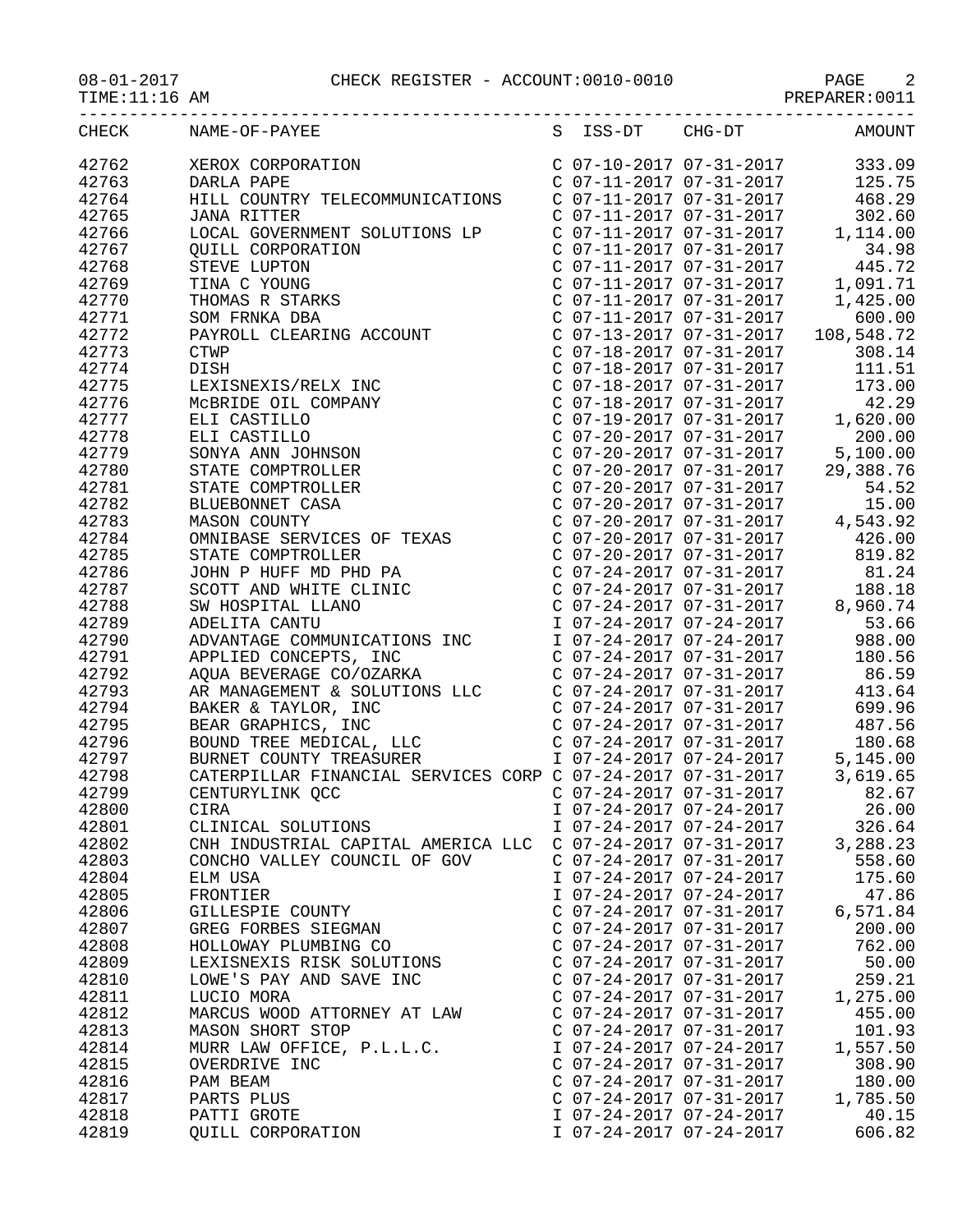08-01-2017 CHECK REGISTER - ACCOUNT:0010-0010 PAGE 3

PAGE<br>PREPARER:0011<br>------------

|  |  | PR |
|--|--|----|
|  |  |    |

| CHECK | NAME-OF-PAYEE                         | S | ISS-DT | CHG-DT                    | AMOUNT     |
|-------|---------------------------------------|---|--------|---------------------------|------------|
| 42820 | RIKKI JEAN GOTT                       |   |        | I 07-24-2017 07-24-2017   | 25.00      |
| 42821 | SAN SABA FIRE SAFETY EOUIPMENT<br>INC |   |        | $C$ 07-24-2017 07-31-2017 | 93.90      |
| 42822 | T7 ENTERPRISES LLC<br>DBA             |   |        | I 07-24-2017 07-24-2017   | 109.75     |
| 42823 | TACERA                                |   |        | I 07-24-2017 07-24-2017   | 175.00     |
| 42824 | TEXAS ASSN OF COUNTIES                |   |        | I 07-24-2017 07-24-2017   | 75.00      |
| 42825 | TINA C YOUNG                          |   |        | $C$ 07-24-2017 07-31-2017 | 395.90     |
| 42826 | USOXO                                 |   |        | $C$ 07-24-2017 07-31-2017 | 38.16      |
| 42827 | WALLER COUNTY ASPHALT                 |   |        | $C$ 07-24-2017 07-31-2017 | 7,163.52   |
| 42828 | WEST CENTRAL WIRELESS                 |   |        | $C$ 07-24-2017 07-31-2017 | 66.00      |
| 42829 | ZESCH & PICKETT                       |   |        | $C$ 07-24-2017 07-31-2017 | 1,335.00   |
| 42830 | LOCAL GOVERNMENT SOLUTIONS LP         |   |        | I 07-25-2017 07-25-2017   | 535.00     |
| 42831 | MASON CO CSCD                         |   |        | $C$ 07-25-2017 07-31-2017 | 340.00     |
| 42832 | <b>MASON BANK</b>                     |   |        | $C$ 07-25-2017 07-31-2017 | 105,030.57 |
| 42833 | DOUGLAS W FERGUSON DBA                |   |        | I 07-25-2017 07-25-2017   | 3,300.00   |
| 42834 | SAM'S CLUB                            |   |        | I 07-25-2017 07-25-2017   | 6.40       |
| 42835 | PAYROLL CLEARING ACCOUNT              |   |        | $C$ 07-28-2017 07-31-2017 | 124,780.38 |
| 42836 | CAPITAL ONE BANK<br>(USA) N.A.        |   |        | I 07-31-2017 07-31-2017   | 8,634.27   |
|       |                                       |   |        |                           |            |